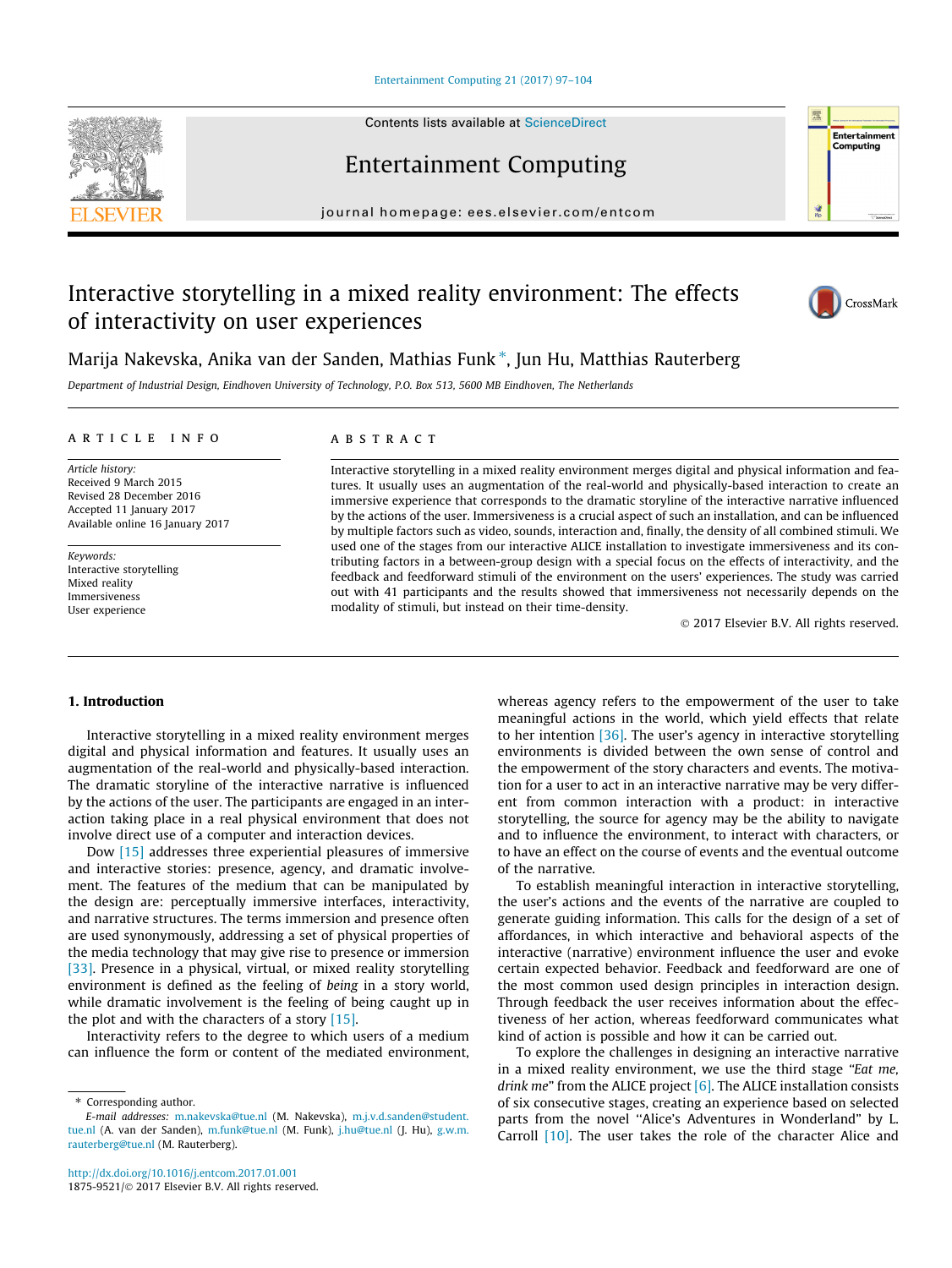experiences the sequence of emotional and behavioral states as Alice did in the narrative. In this paper we focus on the technical and storytelling mechanisms and we study the effects of interactivity on the user experience: a between subjects experiment was conducted to explore potential differences in sense of presence, agency and satisfaction with different levels of interactivity. The independent variable was the interaction environment, with three levels: (a) Interactive responsive environment, (b) Noninteractive pre-programmed environment and (c) Non-interactive pre-programmed environment with minimum stimuli. The hypothesis was that a more interactive setting should lead to overall higher levels of presence, agency and satisfaction.

The remainder of the paper is structured as follows: after reviewing relevant research, we present the experimental setup and results regarding the relation between these variables of interactivity, presence and agency, resulting in several conclusions in the last paragraph.

# 2. Related work

There is a broad range of ongoing research projects on interactive storytelling that aim towards creating highly interactive stories. Interactive drama has been discussed for a number of years as an artificial intelligence based interactive experience [\[7,25\].](#page-6-0) Strategies like branching narrative  $[18,17]$ , creation of autonomous virtual agents [\[3,35\]](#page-6-0) and storyworld simulations are applied in interactive storytelling. There is a progress in building believable agents [\[7,8,19\]](#page-6-0) and interactive plot [\[37\].](#page-7-0) Examples of such systems are: the interactive drama Faca de  $[28]$ , the emergent narrative FearNot! [\[4\]](#page-6-0), the multi-user tabletop system The Interactive Storyteller  $[2]$ . However, most of these prototypes use virtual reality as a medium, and the interaction mechanisms usually are mouse and keyboard.

#### 2.1. Mixed reality environments

Nowadays, mixed reality is a form of interactive technology that offers new opportunities for building highly immersive storyworlds. In mixed reality environments, digital technology is used in conjunction with physical props and settings to create a variety of experiences in the 'virtuality continuum" [\[29\]](#page-7-0). The immersive technologies presented in the virtuality continuum offer many creative opportunities, as the created story elements and the participants are within the same space and may interact with each other. Stapleton et al. [\[34\]](#page-7-0) refer to the traditional media: a novel occupies the imagination of the readers; traditional theme parks use the physical reality; whereas storytelling in mixed reality aims to occupy the imagination of the user and, at the same time, aims to create sensorial stimuli with physical elements in mixed reality to create a compelling immersive experience.

There are many attempts to develop mixed reality environments that will convey engaging and compelling user experience. By using the existing technologies various places may be transformed into platforms and playgrounds that aim to entertain, motivate and inspire. Mixed reality environments cover a variety of areas from media art and cultural computing [\[23,24,31\]](#page-7-0) to games. Games are usually goal-directed, structured play experiences [\[9\]](#page-6-0) which use a physical, real world environment and the physical context of the user influences the game play. Such projects are using the physical and social aspects of a game play. ''Touch-Space" [\[12\]](#page-6-0) provides a full spectrum of tangible game interaction experience ranging from the real physical environment. Jones et al. [\[22\]](#page-7-0) present a proof-of-concept prototype, RoomAlive, which enables new interactive projection mapping experiences that transform any room into an immersive, augmented entertainment experience, where users can touch, shoot, stomp, dodge and steer projected content that seamlessly co-exists within their existing physical environment. Projection-based augmented reality in Disney parks is presented in  $[30]$ , in the interactive applications such as the ''The Storytellers Sandbox" and ''Goofy's Paint 'n' Play House" attractions. Installations may also utilize the structure of the physical environment to create interfaces for interaction. Fischer et al. [\[16\]](#page-6-0) created a façade mapping event in which the user interface was taken as an architectural piece instead of technical prop, and the interactive part was integrated into the overall narrative, providing a larger interaction space for multiple groups. While projection mapping is widely used in augmenting the physical space especially in the context of interactive theatre, Honauer et al. [\[20\]](#page-7-0) tried to bring interactive costumes onto the stage in theatre, where the costumes became active as well.

The Media Convergence Lab at University of Florida researches the development and applications of mixed reality environments. Hughes et al. [\[21\]](#page-7-0) present the museum Sea Creatures experience, which vividly alters a physical setup with an augmented scenery from an underwater world. The Mixed Reality for Military Operations in the Urban Terrain (MR/MOUT) project, uses an extreme and complex layered representation of combat reality, using all the simulation domains such as live, virtual, and constructive by applying advanced video see-through mixed reality technologies. Hughes et al. [\[21\]](#page-7-0) note that to transform technical capabilities of emerging mixed reality technology into the mainstream involves the integration and evolution of unproven systems, which involves content, production, technical and business issues. They discuss the production and delivery tools, also claim that the success of mixed reality ''will come about not only by advancing technological capabilities, but also by exploiting creative possibilities".

#### 2.2. Interactive storytelling in mixed reality

In difference to the above-mentioned projects, interactive storytelling aims to put the story in the middle of the context development. One such example of an augmented reality interactive drama is AR Façade  $[14]$ , based on the desktop-based interactive drama Façde [\[27\]](#page-7-0). The participants are engaged in interaction with virtual characters while they move inside a physical apartment. The AR Façade project initiates questions about the challenges of building the environment, designing a mixed physical and virtual interaction and how all of this influences the behavior of the participants and their experience.

The MIT Media lab presents several projects in physically interactive story environments: KidsRoom, It/I, Personal Aerobics Trainer, and Swamped! [\[32\].](#page-7-0) The environments are based on complex sensory mechanisms designed to make the interaction as natural as possible; the interaction is not based on explicit mechanisms but with implementation of responsive characters and environments. Pinhanez et al.  $[32]$  conclude that using unencumbering, rich sensor technology can facilitate user immersion in the experience as the story progresses and compelling interactive narrative story systems can be perceived as highly responsive, engaging, and interactive even when the overall story has a singlepath structure.

#### 2.3. Interactivity and experience

Dow et al., present results of a qualitative, empirical study exploring the impact of immersive technologies on presence and engagement, which shows that ''immersive AR can create an increased sense of presence", and ''increased presence does not necessarily lead to more engagement" [\[13\].](#page-6-0) Another interactive storytelling game  $[11]$ , engages the users in a physical deck while playing the part of James Bond and uses gesture recognition and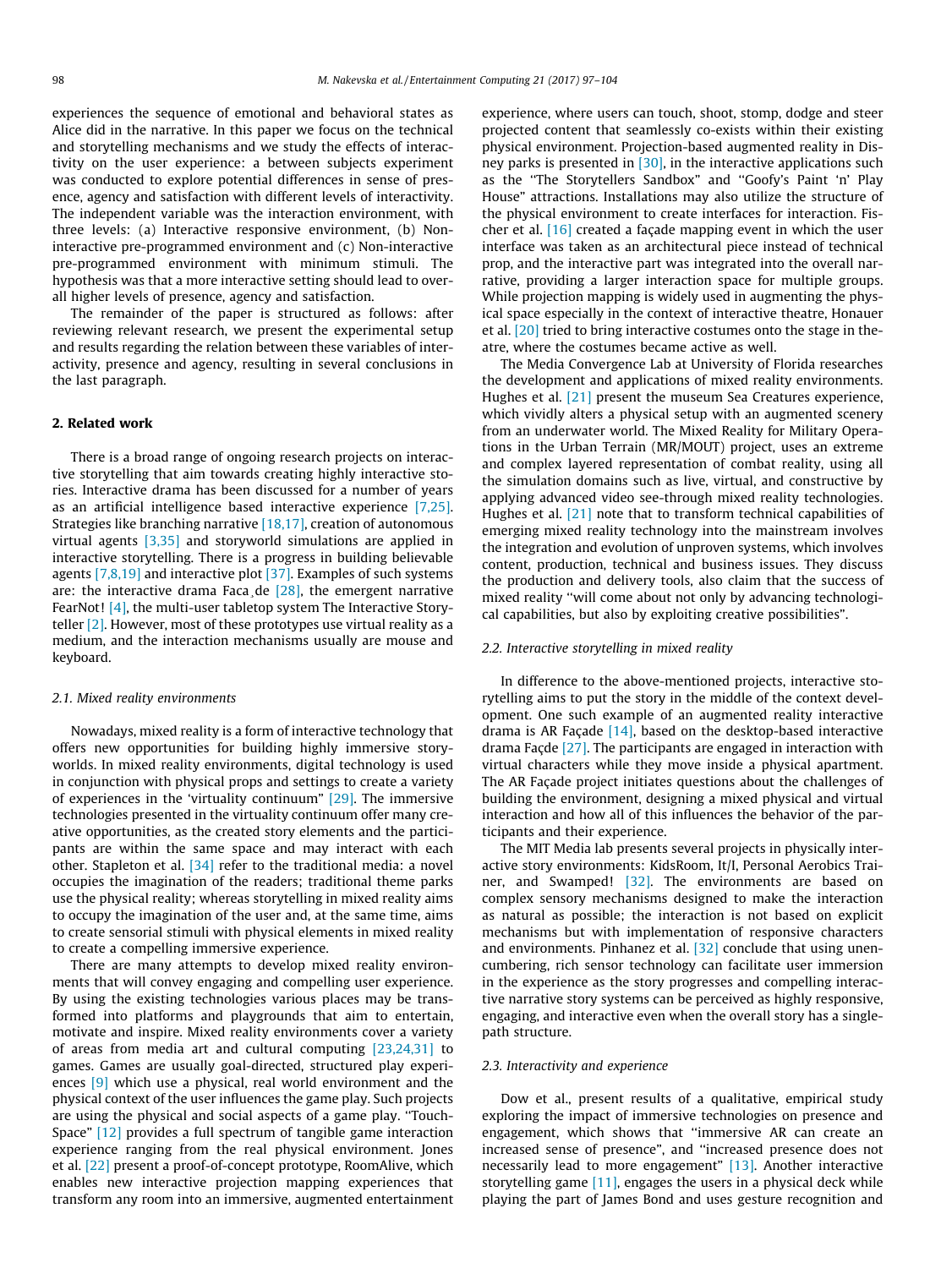spoken utterances to converse with the virtual actors. The multimodal mixed reality installation Synthetic Oracle is used for an empirical study investigating the importance of the choice of interaction mode, and the study showed that ''the activity level and behavior of users modulates their experience, and that, in turn, the interaction mode modulates their behavior" [\[5\]](#page-6-0).

In this article, we focus on how interactivity in a mixed reality environment influences the visitor's experience. Empirical research [\[13,5,1\]](#page-6-0) suggests that interactivity and interaction type can have an impact on the behavior and the user's personal experience. It is important to further evaluate the experiences from an empirical perspective given more complex environments and experiences. In our experiment, we aim at investigating the effects of interactivity with different stimuli and environmental responsiveness on the personal experience. The experiment uses a one of the six stages of the entire ALICE installation. In this installation, each stage addresses different emotions and experiences as a visitor transitions from stage to stage, guided by the narrative ''Alice's Adventures in Wonderland". For instance, the first stage from the ALICE installation, "In the park", addresses boredom and curiosity as drivers of the user behavior. Aart et. al. [\[1\]](#page-6-0) conducted an empirical study on the users' behavior in this stage and demonstrated that ''particular sequence of events has a significant positive influence on the arousal of curiosity and on triggering and guiding intended user behavior". In the next section we describe the setup of the "Eat me, drink me" stage and the results from the experiment that involved 41 participants.

## 3. Experiment

The experiment is part of larger research project, and the concrete context of the study is one of several stages of the ALICE installation: "Eat me, drink me". The visitors of this installation go through two other stages before entering the actual experiment setting, thus preparing and priming them for the experience and narrative episode they encounter in the third stage of the ALICE installation. When entering the "Eat me, drink me" stage, visitors have experienced the first stage, "In the park", which let's them shift from an open park-like setting towards the second stage, ''Down the rabbit hole", which consequently is a dark vertical space that the participants experience through a short ride downwards. They will follow a tunnel walking towards the third stage, which is set in a room that conforms to the narrative and from which the visitors exit after certain interactions (see below). The original ALICE installation continues after this third stage for three more stages that deal with different experiences relating to different parts of the narrative [\[6\].](#page-6-0)

#### 3.1. Experiment setting

The "Eat me, drink me" stage is designed to induce a similar experience to the one described in the original narrative [\[10\]](#page-6-0), in summary: Alice enters a room with doors all around that differ in size. She finds a key that unlocks one small door, but she is too big to fit through it. After she drinks and eats, she undergoes several changes, she grows and shrinks. Eventually she has the right size and the key from the small door.

After entering the third stage of the ALICE installation, the participant finds herself trapped in a cubical room and to continue in the installation (and narrative), the user needs to find the right relation between her size and the room, and needs to acquire the key to ''open" the exit door. The ALICE installation has six stages in total, through which the participants has to pass in a limited amount of time. We designed the interaction within this stage to

support each participant to move on to next stage in three to five minutes.

**Spatial design.** [Fig. 1](#page-3-0) depicts the different components of the physical setup of the "Eat me, drink me" stage. The five-sided Cave Automatic Virtual Environment (CAVE) is  $3 \times 3 \times 3$  meter cube made of white semi-translucent canvas. We use back-projection, from five projectors positioned outside the CAVE, to project a seamless virtual environment onto the walls and ceiling of the CAVE. The floor has no projection; instead it has pressure sensors to measure the position of the participant in the room. The CAVE is equipped with a five-side full projection which is enabled when the participant is located in the CAVE. On each wall of the room, virtual (VR) doors [\(Fig. 3](#page-4-0)a) is projected. On the exit side of the cube a white VR door smaller than the others is projected, which features a doorknob ([Fig. 3b](#page-4-0)) as a character from the story. The CAVE is equipped with a sliding door that spans an entire side of the CAVE (see [Fig. 1a](#page-3-0), top side); the door can be moved to open the entrance, close doors or open the exit as shown in [Fig. 1](#page-3-0)b top to bottom respectively. Furthermore, an multi-channel audio system is installed underneath and around the CAVE that is used for ambient sounds, sound effects and auditory feedback. [Fig. 1a](#page-3-0) shows the locations of the speakers.

Physical props. On one side of the room on a table, the participant finds a cookie box labelled ''Eat Me" and a bottle labelled "Drink Me" [\(Fig. 2\)](#page-3-0). These objects contain sensors to register interaction: the box is equipped with an IR sensor that detects movement when the participant takes a cookie, and the bottle contains a wireless connected tilt sensor, which detects if the participant is drinking from the bottle. Behind the table, a physical key with the label "Take me" is hidden.

Interaction design. The interaction design can be divided into a part that involves the spatial design and the mechanics of the sliding door, and a part that uses projection and animation when the participant reside inside the CAVE. Before a participant enters the CAVE, the sliding door (cf. [Fig. 1a](#page-3-0), top side) is in a position to admit the participant through the right side entrance into the CAVE. This setting of the sliding door is shown in  $Fig. 1b(1)$  $Fig. 1b(1)$ . By using the floor sensors, the presence of a participant can be detected and the sliding entrance door closes behind the participant as shown in [Fig. 1b](#page-3-0) (2). When it is time to leave the CAVE (as determined by the narrative), the sliding door moves to the third position (cf. [Fig. 1b](#page-3-0) (3)), which opens an exit door toward the next stage of the overall installation. Again, the floor sensors can detect when the participant has left the stage and the sliding door moves to its original position as shown in [Fig. 1b](#page-3-0)(1).

The interaction design inside the CAVE uses back-projection on the walls and the ceiling as means to create a strong experience of being inside a room and then using this to simulate a participant's growing or shrinking relative to the virtual room as determined by the narrative: When the participant performs an action (eats or drinks) the projected room becomes smaller in a particular animation that gives the participant the impression that she is growing. When she performs a second action (eats or drinks) the room becomes bigger, giving the participant the impression that she is shrinking. Both actions feature specifically designed sound effects (custom developed echo and reverb effects on the ambient sounds), which emphasize the impression that the participant herself is getting smaller or bigger. During the experiment we observe if the participant takes the physical key. The action of taking the key is coupled with a virtual key that appears in front of the virtual door featuring VR sparkles and a piano "fantasy" sound.

Each step on a pressure sensor results in a cracking sound played on loudspeakers. The cracking sounds are different depending on the previously taken actions: if the participant is ''big", the cracking sound of the floor is heavier, and vise versa, the cracking sounds are shorter and lighter. An additional ambient sound is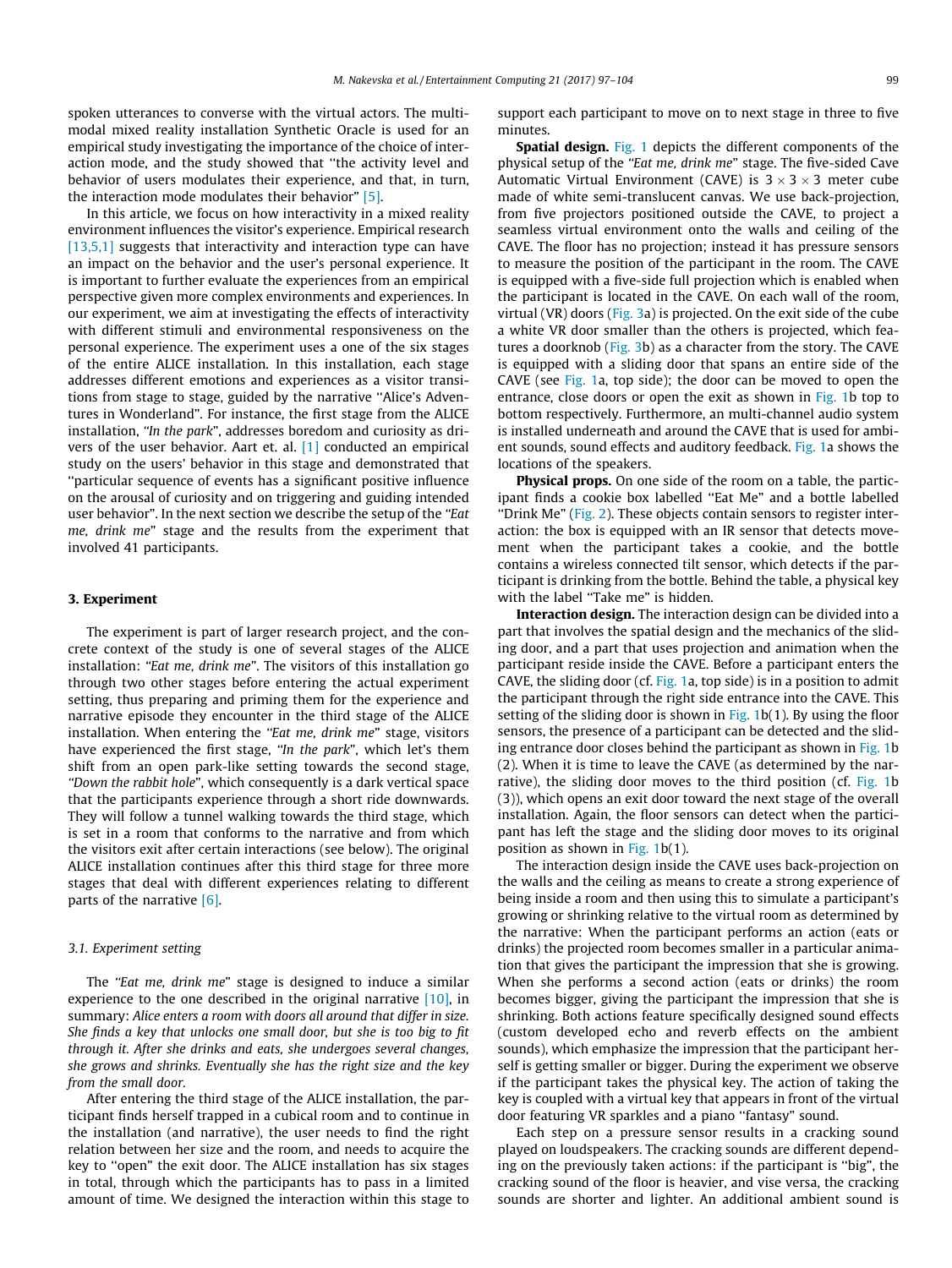<span id="page-3-0"></span>

Fig. 1. Overview of "Eat me, drink me" stage. (a) left, the schematic overview of the physical setting as a floor plan, a view from the top of the installation; (b) right, the scale model of the CAVE in a perspective view (direction indicated in left side figure), from top to bottom: (1) the entrance is opened, (2) the entrance and exit are closed, (3) the exit is opened.



Fig. 2. Physical objects in the immersive environment.

played in the background that consists of fantasy music and water drops. This was implemented to give a better impression of the spatial properties of the stage; the water drop sound features a different echo depending of the relative size of the VR room.

Feedback and feedforward. The position of the participant in the room is used as input for the interaction. The interactive doorknob gives hints for possible participant actions. When the participant approaches the VR door ([Fig. 3b](#page-4-0)), but is still too big to fit through, the doorknob says: ''Sorry! You're way too big." When the participant approaches the door and has no key with her, the doorknob says: ''No use. Haha! I forgot to tell you. I'm locked." And if the participant approaches the door with the key in her hand, the virtual door will open and reveal the exit. If the VR door opens the participant sees the White Rabbit in a beautiful garden waving and saying: "Oh, dear! Oh, dear! You will be late"[\(Fig. 3c](#page-4-0)).

A narrator voice gives guidance based on the participant's behavior. As the participant moves around in the environment, the number of triggered pressure sensors is counted. When the number of steps passes eight the narrator voice says: "Are you just moving around in here, will you ever find the way out?". If standing on the same position is detected the narrator voice says; ''Oh dear! You are just standing here!".

To facilitate the progress through the story, we introduced explicit feed-forward hints from the interactive doorknob, like "Alright, try the bottle", "Now try the box on the table". After three minutes, the doorknob gives the appropriate guidance, depending on the last taken action from the participant and waits for the participant to finish it.

System structure. The 3D model projected on the CAVE is designed and animated in 3DS MAX and imported into the game engine Unity. We used Blender to design, rig and animate the virtual 3D characters and we imported them into Unity. To control the environment we have a setup of five computers, one server and four clients. Each computer is connected to a projector that projects one part of the five-sided virtual room.

A schematic overview of the used software is depicted in [Fig. 4.](#page-4-0) We used Processing to control the sliding door and play the ambient sounds in the environment. In Processing we receive the input from the pressure sensors and calculate the number of triggered sensors. The performed actions of the participant (eating/drinking/taking the key) are received in Unity, where we control the animations and the featured sounds. We used the Open Sound Control protocol to transfer data between Processing and Unity.

#### 3.2. Procedure and participants

The participants were invited to take part of the ''Alice's Adventures in Wonderland" and they were led into the room with the instruction to ''have fun". It was not mentioned to the participants that it is interactive environment, or how and when they should find the way out from the VR room. They experienced one of the following interaction modes:

– Interactive environment (IE): The environment used all the available interaction features of the ''Eat me, drink me" stage as explained above. The interactive setting was designed to give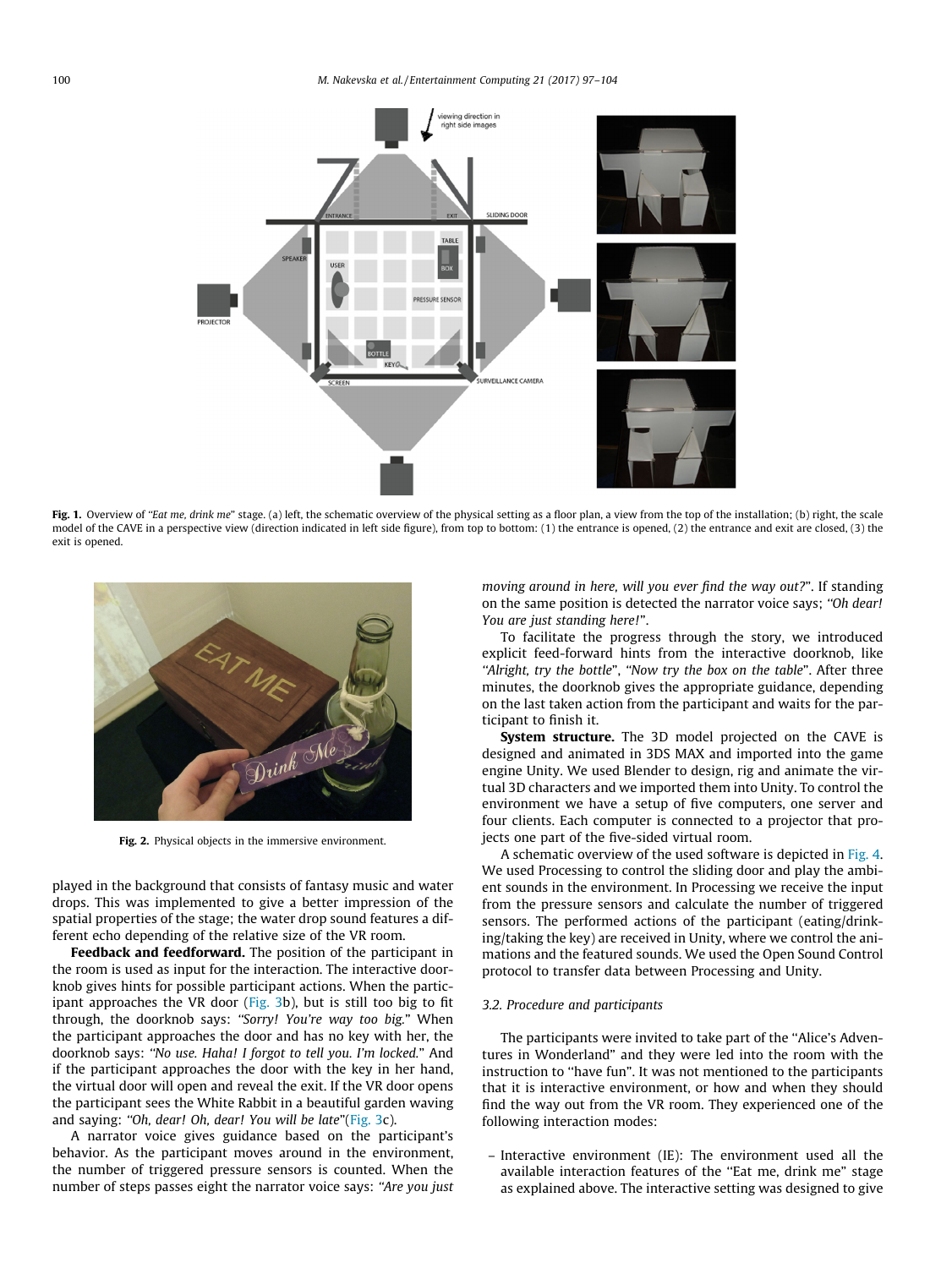<span id="page-4-0"></span>

Fig. 3. The virtual room and characters. (a) User inside the CAVE (b) VR door with interactive doorknob (c) White Rabbit in the Garden.



Fig. 4. Schematic overview of the software.

a range of feedback and feedforward messages from the story characters. The feedback is implicit and depends on the actions of the user in the physical environment (walking, standing, drinking, taking cookie). For example, the steps of the participants are coupled with sound design simulating a wooden floor; a narrator voice gives feedback on the behavior of the participant over longer time (by observing if she walks or stands in the environment). Explicit feedback is given by a doorknob: if the participant does not find the exit, after ten minutes, the doorknob points out which actions can be taken in order to finish the intended story plot.

- Non-interactive environment (NIE): A pre-programmed scenario of the story plot is played without taking in consideration the behavior of the user. This scenario uses ten features of the IE scenario.
- Non-interactive with minimum stimuli (NIMS): A preprogrammed scenario of the narrative that involves minimum stimuli is played. This scenario uses only four features of the IE scenario.

Forty-one participants joined the study, all university students from 18 to 33 years old (13 female, 28 male, mean age 23 with a standard deviation of 3). None of the participants had previous experience with the ALICE installation. By random selection the participants experienced one of the three settings: 12 participants joined the IE setting, 16 joined the NIE and 13 the NIMS setting. Due to the random assignment of participants to the different treatments, only the NIE condition was gender-balanced. After the experience in the room, the visitors answered a questionnaire. All experimental sessions took less than 20 min: the experience itself took approx. 4 min and filling the final survey approx. 15 min. The participants were observed through several security cameras by an experimenter who, depending on the experimental condition, would interact with the participant, prompting actions or even giving them hints how to proceed through the narrative.

## 3.3. Measurements

The experiment with 41 participants measures participants' experiences through self-reports given in different questionnaires, and the participants' behavior through recording and observation.

Presence. Participants were administered with the ITC-Sense of Presence Inventory (ITC-SOPI) to evaluate their levels of physical presence [\[26\]](#page-7-0). The ITC-SOPI is a validated 44-item self-report questionnaire that was used in this study to measure how physically present and involved the users feel in the storytelling environment through four factors: spatial presence, engagement, ecological validity and negative effects.

Agency. We measured the subjectively perceived agency based on the perceived proficiency, the perceived responsiveness and technical aspects of the environment and how much the participants are aware of their influence on the events in the environment. The following items were created: "I felt proficient in my actions with the environment during the experience", ''I was aware of my influence on control mechanisms in the environment", ''I felt that the environment was responsive to my behaviors". Since agency is perceived when the actions of the user are causing the intended effect on the mediated world, we added items to check if the user's intention and the hints from the environment match. "I knew what actions I should take to do to go out", ''I knew what I should do because the environment gave me a hint", ''The physical objects were obvious hint for interaction". All items were rated on a 5-point Likert scale between "Very dissatisfied" - "Very satisfied".

Satisfaction. We also measured how much the participants appreciated the experience. They were asked to rate the experience on several scales. First the general experience, ''The experience was:

... on a 5-point Likert scale between terrible, okay, good, great, best thing of entertainment experiences, best thing in my life", and second comparing to other mediated experiences ''This is one of the best mediated experiences I have ever had", and rating enjoyment ''I have really enjoyed myself during this experience", both on a 5-point Likert scale between "Very dissatisfied" - "Very satisfied".

Behavioral measures. We observed the users' behavior via video records from the surveillance system. The actions of the users recognized by the sensing mechanisms (pressure sensors, IR and tilt sensors) were recorded in a text file. We noted the actions that participants performed: walks around, touches objects or walls, eats, drinks, takes the key; and the emotional reactions such as smiling, laughing and verbal communication. The distinction of more complex reactions like confusion, frustration, or satisfaction was based on the verbal reactions and body language.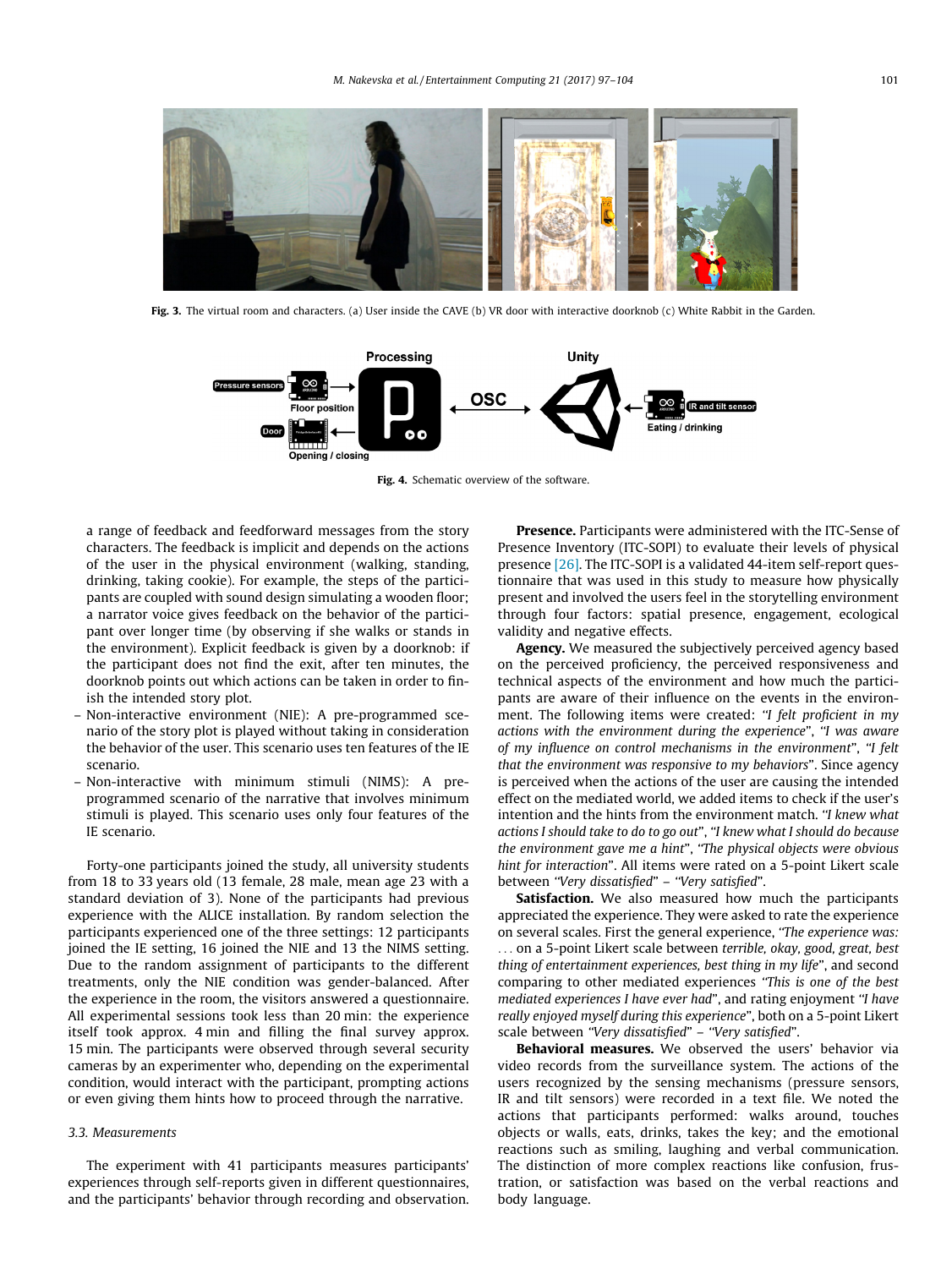# 4. Results

**Distributions.** The experiment results include questionnaire data submitted by all 41 participants and interactivity recorded from 28 participants. First we will look at the self-reported items which included factors generated by the ITC-SOPI questionnaire, the agency and satisfaction questionnaires. Fig. 5 illustrates the means of the factors, spatial presence, engagement, naturalness, negative effects, agency data, and satisfaction, for each condition: IE, NIE and NIMS. The figure plots the results as six differently color-coded box plots grouped by condition. Outliers for the different dimensions are present in the data and plotted accordingly. For the three conditions, five of the six dimensions show similar results: satisfaction, engagement and spatial presence are rated high with all medians and even 1st quartile ranked above 3. Naturalness is ranked between 2.5 and 3 for all conditions and the dimension Negative Effects is ranked below 2.5 for all conditions (both regarding the third quartile). The Agency data is generally ranked between 4 and 2, and this dimension shows larger differences in the different experimental conditions which are analyzed and described below.

ANOVA. Differences between the means for the three conditions for presence, engagement, naturalness, negative effect and satisfaction were examined for significance using a one-way ANOVA for a between-group design. The results showed no significant differences between the three conditions for presence, engagement, naturalness, negative effect and satisfaction. Overall, it can be noted that measurements for the NIE and NIMS conditions resulted in more outliers and larger variance, which is also visible from Fig. 5. For the agency factor, however, different observations could be made: A one-way between subjects ANOVA was conducted to compare the effect on agency for IE, NIE and NIMS conditions. There was a significant effect on agency for the three conditions  $[F(2, 38) = 8.209, p = 0.001]$ . Post hoc comparisons using the Tukey HSD test indicated that the mean score for the IE condition ( $M = 3.56$ , SD = 0.54) was significantly different from the NIE condition ( $M = 3.02$ , SD = 0.54) and the NIMS condition ( $M = 2.71$ , SD = 0.49). The NIE condition did not significantly differ from NIMS condition.

Taking the data from the sensing mechanisms, we counted the number of actions that were triggered by the users (cf. [Fig. 6a](#page-6-0)). These data were recorded for 28 participants, and we considered only actions that were relevant to the narrative: eating, drinking, and interactions with key and door of the CAVE. We compared the number of actions by the participants in each settings for the IE, NIE and NIMS conditions with one-way ANOVA. There was a significant difference for the three conditions  $[F(2, 25) = 6.237]$ .  $p = 0.006$ ]. Post hoc comparisons using the Tukey HSD test showed that the mean score for the IE condition ( $M = 5.08$ , SD = 2.46) was significantly different than the NIE condition  $(M = 9.06,$  $SD = 4.14$ ). The NIE condition is significantly different from the NIMS condition ( $M = 4.66$ , SD = 3.44). However, the number of actions from the participant in the IE condition does not differ significantly from the NIMS condition. The analysis of agency in the different treatments is again reproduced as [Fig. 6](#page-6-0)b to allow for a comparison with interactivity.

# 5. Discussion

The results showed that the different treatments, i.e., interaction types, did not influence the feeling of presence and the satisfaction visitors gained from the experience. We originally expected that the presence factors of the interactive environment with several interactions that were integrated with the narrative would be significantly higher than those of the NIE and NIMS environments. We assume that the CAVE as a strongly immersive environment contributes for high ratings of presence even though the environment does not respond to the actions of the users.

Through observation of the actions of the users and by quantifying the number of actions we noticed clear differences in the users' behavior. The participants that were immersed in a not responsive environment (NIE) were more active and tried out more interaction possibilities (touch, walk, look around). The participants who experienced minimum stimuli in a non-interactive environment (NIMS) did not performed as many actions, instead they would rather stand and look around. The participants in the non-interactive environment (NIE) more often showed confusion and frustration, while the participants in the interactive environment (IE) seemed satisfied every time they discovered an interaction asset. The stimuli provided by the environment evoke different behaviors and with that also a different personal user experience.

In the interactive setting (IE) everyone had slightly different experience depending on the triggered stimuli and the actual context. Not everyone would reveal all of the events from the narrative, e.g. the virtual garden was visible only if the participant approached the small VR door and had the key. The order in which they would discover the events or the pace in which the story would be played differed for different participants. The events from



Fig. 5. Dimensions of the presence (spatial presence, engagement, naturalness, negative effects), agency and satisfaction by treatment conditions: IE, NIE and NIMS.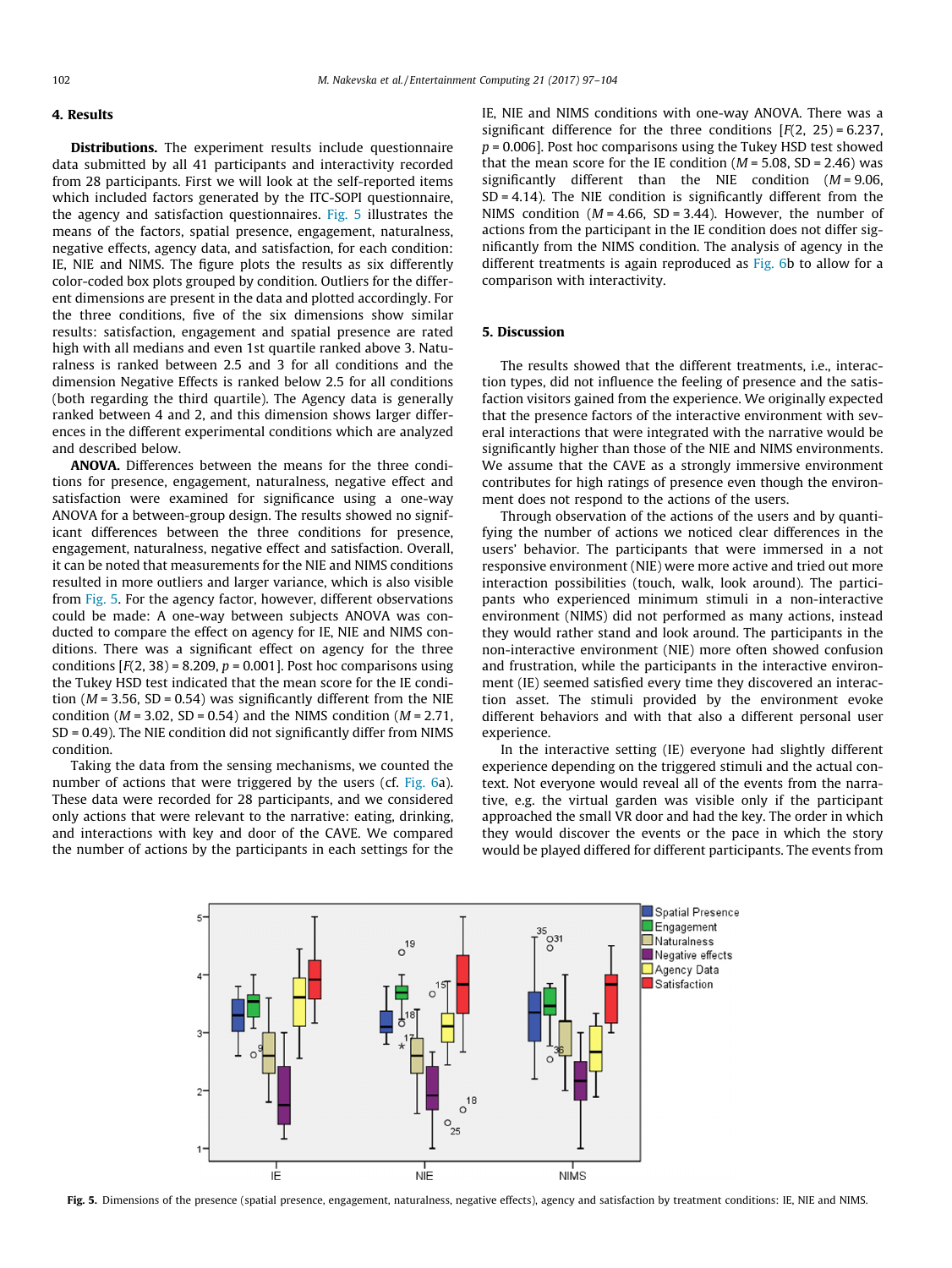<span id="page-6-0"></span>

Fig. 6. Treatment comparison by (a) interactivity (mean of the number of participant actions as interactivity metric per participant by treatment conditions; actions relevant to the narrative such as eating, drinking, key and door interactions were considered) and (b) self-reported agency, for IE, NIE and NIMS conditions.

the story were context related and they would trigger only if the person was at the right place on a right time.

We have to point out that results obtained with the different settings over short durations of time have to be taken with precaution since its effects may vary over longer time periods. One limitation of this study is the usage of subjective post hoc measures of experience such as ITC-SOPI, where presence and engagement are measured based on the overall perception of the immersive environment.

#### 6. Conclusion

This paper describes an experimental study that was performed in the fully realized interactive story "Eat me, drink me" which is inspired by one of the chapters from the narrative ''Alice's adventures in Wonderland" [10] as part of the interactive mixed reality ALICE installation. We present the essential aspects of the narrative episode as an interactive story, the technology utilized to realize the experimental setup with the desired experience, and important design decisions that went into creating the system. We investigate the user interaction and measure the overall experience in three conditions: with a fully interactive environment (IE), in a non-interactive, but dynamic setting (NIE), and in a noninteractive setting with minimal stimuli. The findings of the between groups experiment with 41 participants show that immersiveness is not necessarily depending on the modality of the stimuli, but instead on their time density. The study thereby contributes to our knowledge about the design of interactive and mixed reality spaces, and how the responsiveness and the amount of stimuli induce or bias behavior and experiences. In future studies, this effect could be explored in more detail looking, e.g., at specific effects of different modalities or potential other contributing factors that influence the perception of immersiveness under time-density controlled stimuli. Further studies could also explore the user experience in an enriched interactive setting that implements more challenging scenario of the interactive narrative.

## References

- [1] [J.v. Aart, C. Bartneck, J. Hu, M. Rauterberg, B. Salem, How to behave as alice in](http://refhub.elsevier.com/S1875-9521(17)30004-6/h0005) [wonderland–about boredom and curiosity, Entertain. Comput. 1 \(3\) \(2010\)](http://refhub.elsevier.com/S1875-9521(17)30004-6/h0005) [125–137](http://refhub.elsevier.com/S1875-9521(17)30004-6/h0005).
- [2] [T. Alofs, M. Theune, I. Swartjes, A tabletop board game interface for multi-user](http://refhub.elsevier.com/S1875-9521(17)30004-6/h0010) [interaction with a storytelling system, in: Intelligent Technologies for](http://refhub.elsevier.com/S1875-9521(17)30004-6/h0010) [Interactive Entertainment, Springer, 2011, pp. 123–128.](http://refhub.elsevier.com/S1875-9521(17)30004-6/h0010)
- [3] [R. Aylett, Narrative in virtual environments-towards emergent narrative,](http://refhub.elsevier.com/S1875-9521(17)30004-6/h0015) [Working Notes of the Narrative Intelligence Symposium, vol. 1, 1999.](http://refhub.elsevier.com/S1875-9521(17)30004-6/h0015)
- [4] [R.S. Aylett, S. Louchart, J. Dias, A. Paiva, M. Vala, Fearnot!–an experiment in](http://refhub.elsevier.com/S1875-9521(17)30004-6/h0020) [emergent narrative, in: Intelligent Virtual Agents, Springer, 2005, pp. 305–316.](http://refhub.elsevier.com/S1875-9521(17)30004-6/h0020)
- [5] [S.B.i. Badia, A. Valjamae, F. Manzi, U. Bernardet, A. Mura, J. Manzolli, P.F.J.](http://refhub.elsevier.com/S1875-9521(17)30004-6/h0025) [Verschure, The effects of explicit and implicit interaction on user experiences](http://refhub.elsevier.com/S1875-9521(17)30004-6/h0025) [in a mixed reality installation: the synthetic oracle, Presence: Teleop. Virtual](http://refhub.elsevier.com/S1875-9521(17)30004-6/h0025) [Environ. 18 \(4\) \(2009\) 277–285.](http://refhub.elsevier.com/S1875-9521(17)30004-6/h0025)
- [6] [C. Bartneck, J. Hu, B. Salem, R. Cristescu, M. Rauterberg, Applying virtual and](http://refhub.elsevier.com/S1875-9521(17)30004-6/h0030) [augmented reality in cultural computing, IJVR 7 \(2\) \(2008\) 11–18.](http://refhub.elsevier.com/S1875-9521(17)30004-6/h0030)
- [J. Bates, A.B. Loyall, W.S. Reilly, Integrating reactivity, goals, and emotion in a](http://refhub.elsevier.com/S1875-9521(17)30004-6/h0035) [broad agent, in: Proceedings of the Fourteenth Annual Conference of the](http://refhub.elsevier.com/S1875-9521(17)30004-6/h0035) [Cognitive Science Society, 1992](http://refhub.elsevier.com/S1875-9521(17)30004-6/h0035).
- [8] [B.M. Blumberg, Old tricks, new dogs: ethology and interactive creatures \(Ph.D.](http://refhub.elsevier.com/S1875-9521(17)30004-6/h0040) [thesis\), Massachusetts Institute of Technology, 1996.](http://refhub.elsevier.com/S1875-9521(17)30004-6/h0040)
- [9] [E.M. Bonsignore, D.L. Hansen, Z.O. Toups, L.E. Nacke, A. Salter, W. Lutters,](http://refhub.elsevier.com/S1875-9521(17)30004-6/h0045) [Mixed reality games, in: Proceedings of the ACM 2012 Conference on](http://refhub.elsevier.com/S1875-9521(17)30004-6/h0045) [Computer Supported Cooperative Work Companion, ACM, 2012, pp. 7–8](http://refhub.elsevier.com/S1875-9521(17)30004-6/h0045).
- [10] [L. Carroll, Alice's Adventures in Wonderland, Broadview Press, 2011.](http://refhub.elsevier.com/S1875-9521(17)30004-6/h0050)
- [11] [M. Cavazza, O. Martin, F. Charles, X. Marichal, S.J. Mead, User interaction in](http://refhub.elsevier.com/S1875-9521(17)30004-6/h0055) [mixed reality interactive storytelling, in: Proceedings of the 2nd IEEE/ACM](http://refhub.elsevier.com/S1875-9521(17)30004-6/h0055) [International Symposium on Mixed and Augmented Reality, IEEE Computer](http://refhub.elsevier.com/S1875-9521(17)30004-6/h0055) [Society, 2003, p. 304](http://refhub.elsevier.com/S1875-9521(17)30004-6/h0055).
- [12] [A.D. Cheok, X. Yang, Z.Z. Ying, M. Billinghurst, H. Kato, Touch-space: mixed](http://refhub.elsevier.com/S1875-9521(17)30004-6/h0060) [reality game space based on ubiquitous, tangible, and social computing,](http://refhub.elsevier.com/S1875-9521(17)30004-6/h0060) [Personal Ubiquitous Comput. 6 \(5–6\) \(2002\) 430–442](http://refhub.elsevier.com/S1875-9521(17)30004-6/h0060).
- [13] [S. Dow, M. Mehta, E. Harmon, B. MacIntyre, M. Mateas, Presence and](http://refhub.elsevier.com/S1875-9521(17)30004-6/h0065) [engagement in an interactive drama, in: Proceedings of the SIGCHI](http://refhub.elsevier.com/S1875-9521(17)30004-6/h0065) [Conference on Human Factors in Computing Systems, ACM, 2007, pp. 1475–](http://refhub.elsevier.com/S1875-9521(17)30004-6/h0065) [1484](http://refhub.elsevier.com/S1875-9521(17)30004-6/h0065).
- [14] [S. Dow, M. Mehta, A. Lausier, B. MacIntyre, M. Mateas, Initial lessons from ar](http://refhub.elsevier.com/S1875-9521(17)30004-6/h0070) [façade, an interactive augmented reality drama, in: Proceedings of the 2006](http://refhub.elsevier.com/S1875-9521(17)30004-6/h0070) [ACM SIGCHI International Conference on Advances in Computer](http://refhub.elsevier.com/S1875-9521(17)30004-6/h0070) [Entertainment Technology, ACM, 2006, p. 28](http://refhub.elsevier.com/S1875-9521(17)30004-6/h0070).
- [15] [S.P. Dow, Understanding user engagement in immersive and interactive](http://refhub.elsevier.com/S1875-9521(17)30004-6/h0075) [stories, ProQuest \(2008\)](http://refhub.elsevier.com/S1875-9521(17)30004-6/h0075).
- [16] [P.T. Fischer, A. von der Heide, E. Hornecker, S. Zierold, A. Kästner, F. Dondera,](http://refhub.elsevier.com/S1875-9521(17)30004-6/h0080) M. Wiegmann, F. Millán, J. Lideikis, A. Čergelis, et al., Castle-sized interfaces: an